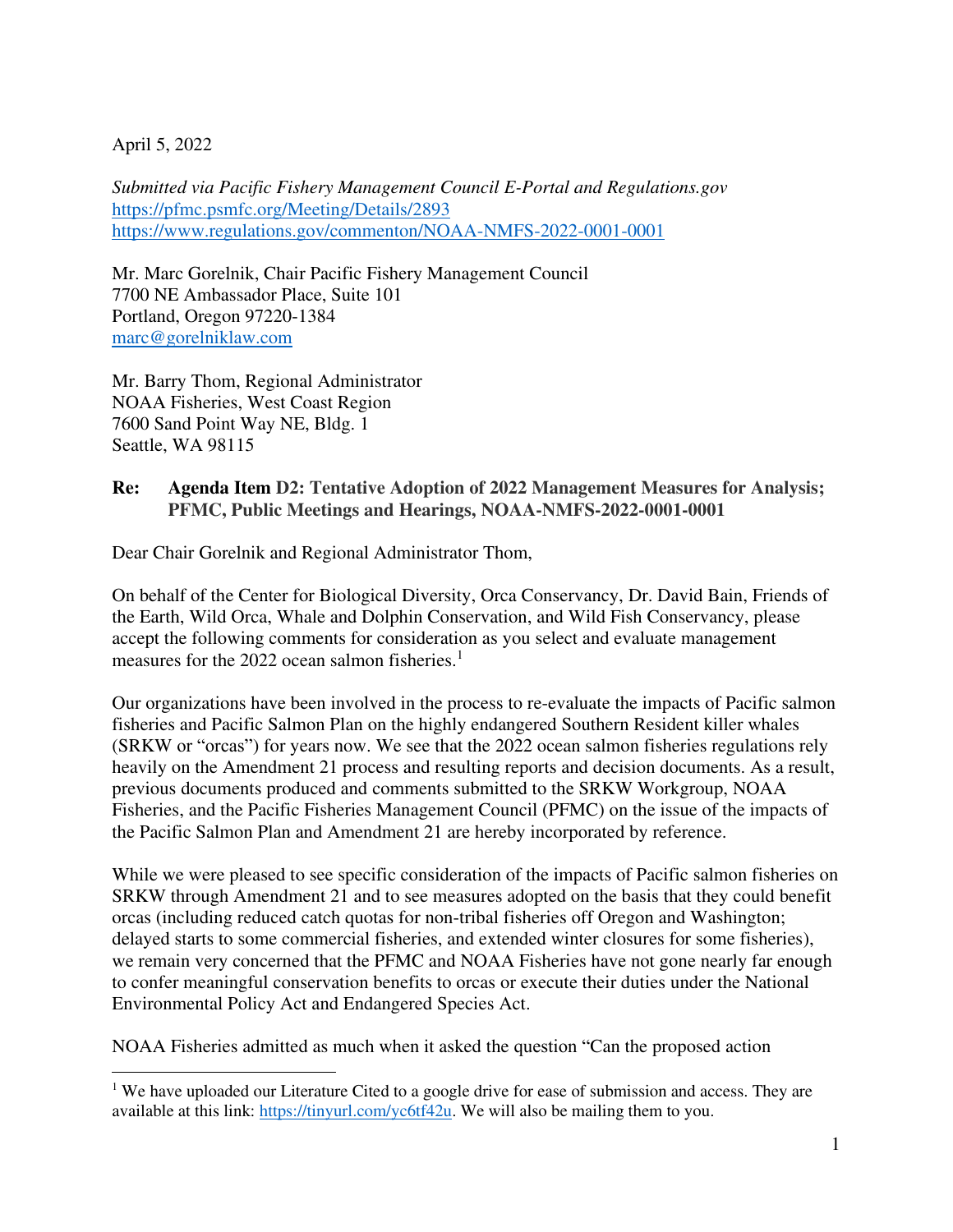reasonably be expected to cause both beneficial and adverse impacts that overall may result in a significant effect, even if the effect will be beneficial?"<sup>2</sup> NOAA Fisheries answered no, "[t]he *proposed action is not expected to result in either beneficial or adverse significant effects* based on the analysis provided by the Council's ad hoc SRKW Workgroup (Workgroup), or by the analysis in our EA."<sup>3</sup>

In other words, Amendment 21 as implemented by the annual ocean salmon fisheries regulations will not confer a significant benefit to this highly endangered species because NOAA Fisheries did not properly account for the impacts of the Pacific Salmon Plan as a whole on these endangered orcas and did not prioritize the orcas in its selection and analysis of alternatives and management measures. Perhaps most critically, in light of the current status of SRKW and the salmon prey upon which they depend for their survival, the threshold for triggering management responses established by Amendment 21 is set at a Chinook abundance level that is too low (not protective enough) to ensure SRKW are left with enough prey to locate and consume.

The fact that the 966,000 chinook threshold (based on the average of the seven *lowest years* on record of Chinook return) was not met in 2021 and is not expected to be met in 2022 highlights the flaws in this standard.<sup>4</sup> It is a threshold so low that management measures may never be triggered despite the precarious state of orcas and salmon they need and the dramatic climatic events we are experiencing along the West Coast. This threshold does not appear to weigh the health of orcas' priority stocks, some of which are not managed or monitored by NOAA Fisheries. Protecting salmon and orca foraging opportunities only when Chinook are at historic lows fails to guarantee survival of the orcas and is nowhere near enough to support recovery. Instead, we urgently need a bigger and better buffer against extinction and for recovery, including a threshold for management based on indicators of orca health.

Throughout this process, we have pleaded for the threshold to be set at a higher level, such as the average Chinook abundance in years the SRKW population was stable or growing, but to date NOAA Fisheries has rejected our plea. For the reasons described in our previous comment letters and the additional reasons provided below, NOAA Fisheries must revisit its National Environmental Policy Act and Endangered Species Act analyses, fully comply with those laws, and not miss what may be our last opportunity to save and recover SRKW.

<sup>&</sup>lt;sup>2</sup> NOAA Fisheries, Amendment 21 to the Pacific Coast Salmon Fishery Management Plan: Salmon Fishery Management Measures to Allow for Prey Availability and Foraging Opportunities for Southern Resident Killer Whales, RTIN: 0648-XA696, Finding of No Significant Impact (Aug. 20, 2021), at 2. <sup>3</sup> *Id.* (emphasis added).

<sup>&</sup>lt;sup>4</sup> "In 2022, the projected pre-fishing Chinook abundance in the north of Cape Falcon area is 1,316,100, which is greater than the threshold value of 966,000." NOAA Fisheries, Preseason Report II, Stock Abundance Analysis and Environmental Assessment Part 2 for 2022 Ocean Salmon Fishery Regulations, RIN 0648-BK78 (March 2022) ("Preseason Report II"), at 26.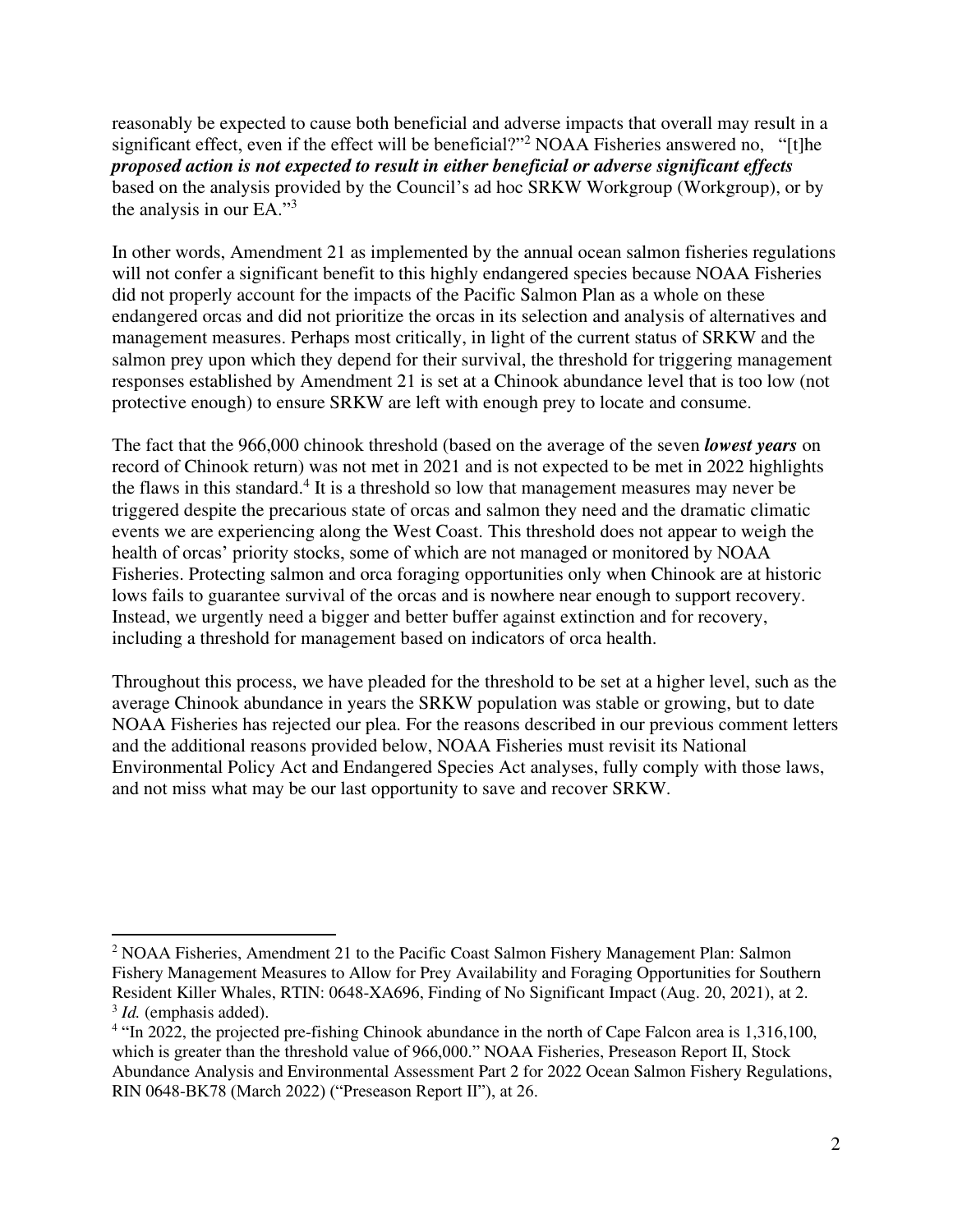## **I. NOAA Fisheries Has Not Complied with the National Environmental Policy Act**

## **A. NOAA Fisheries must prepare a full Environmental Impact Statement**

While NOAA Fisheries prepared an Environmental Assessment (EA) for Amendment 21 to the Pacific Salmon Plan and seems headed to approving a one-year EA for the 2022 salmon fisheries, a full Environmental Impacts Statement (EIS) on the impacts of the Pacific Salmon Plan on endangered orcas, including proposed Amendment 21, is warranted.

The National Environmental Policy Act (NEPA) "is our basic national charter for protection of the environment." 40 C.F.R. § 1500.1(a).<sup>5</sup> NEPA mandates that agencies take a "hard look" at the environmental impacts of their actions to ensure informed decisionmaking and public participation. *See id.* § 1500.1(b). To accomplish these objectives, NEPA requires agencies to fully disclose all potential environmental impacts of an action, 42 U.S.C. § 4332(2)(C), including "ecological . . . aesthetic, historic, cultural, economic, social, [and] health" effects. 40 C.F.R. § 1508.8. If an action has effects that *may* be significant, an agency must prepare an EIS before the action is taken. 42 U.S.C. § 4332(2)(C) (emphasis added). Here, the action more than meets this threshold for its effects on SRKW alone. Thus, NOAA Fisheries should prepare an EIS.

Under NEPA, significance is determined by evaluating the context and intensity of an agency's action. 40 C.F.R. § 1508.27. The context relates to the "affected region, the affected interests, and the locality," while intensity refers to the severity of the impacts. Id. at § 1508.27(a). Intensity hinges on several factors, several of which are implicated by NOAA Fisheries' action. For example, this action affects several threatened and endangered salmon populations as well as the highly endangered SRKW and clearly "may adversely affect an endangered or threatened species or its habitat that has been determined to be critical under the Endangered Species Act of 1973." 40 C.F.R. § 1508.27(b). Further, publications and comments from the scientific community emphasizing that further constraints on salmon fisheries would benefit orcas and should be implemented now reveal how the "effects on the quality of the human environment are likely to be highly controversial." *Id.* § 1508.27(b)(4).

NEPA also requires agencies to assess "[t]he degree to which the possible effects on the human environment are highly uncertain or involve unique or unknown risks. *Id.* § 1508.27(b)(5). In the case of SRKW, we are dealing with a species on the *brink* of extinction - to cut management measures so close by using a threshold for action based on such a low Chinook abundance is recklessly gambling with SRKW extinction. Additionally, "it is reasonable to anticipate a cumulatively significant impact on the environment" (*id.* § 1508.27(b)(7)) in light of the combined impacts from past, present, and reasonably foreseeable actions on SRKW, including

<sup>5</sup> We appreciate NOAA Fisheries' election to prepare the Amendment 21 EA and FONSI using the 1978 Council on Environmental Quality NEPA regulations, acknowledging that review of this action began before the 2020 amendments became effective. Moreover, the new regulations are unlawful and, in any event, cannot trump NOAA's statutory obligations to fully consider the direct, indirect, and cumulative effects of its actions. *See* 42 U.S.C. § 4332; *Kleppe v. Sierra Club*, 427 U.S. 390, 410 (citing 42 U.S.C. § 4332(2)(C)). There are at least five lawsuits challenging the new regulations. The 2022 salmon fisheries EA Reports make no mention of the CEQA regulations, but we assume the same is true, and that they were prepared under the 1978 regulations.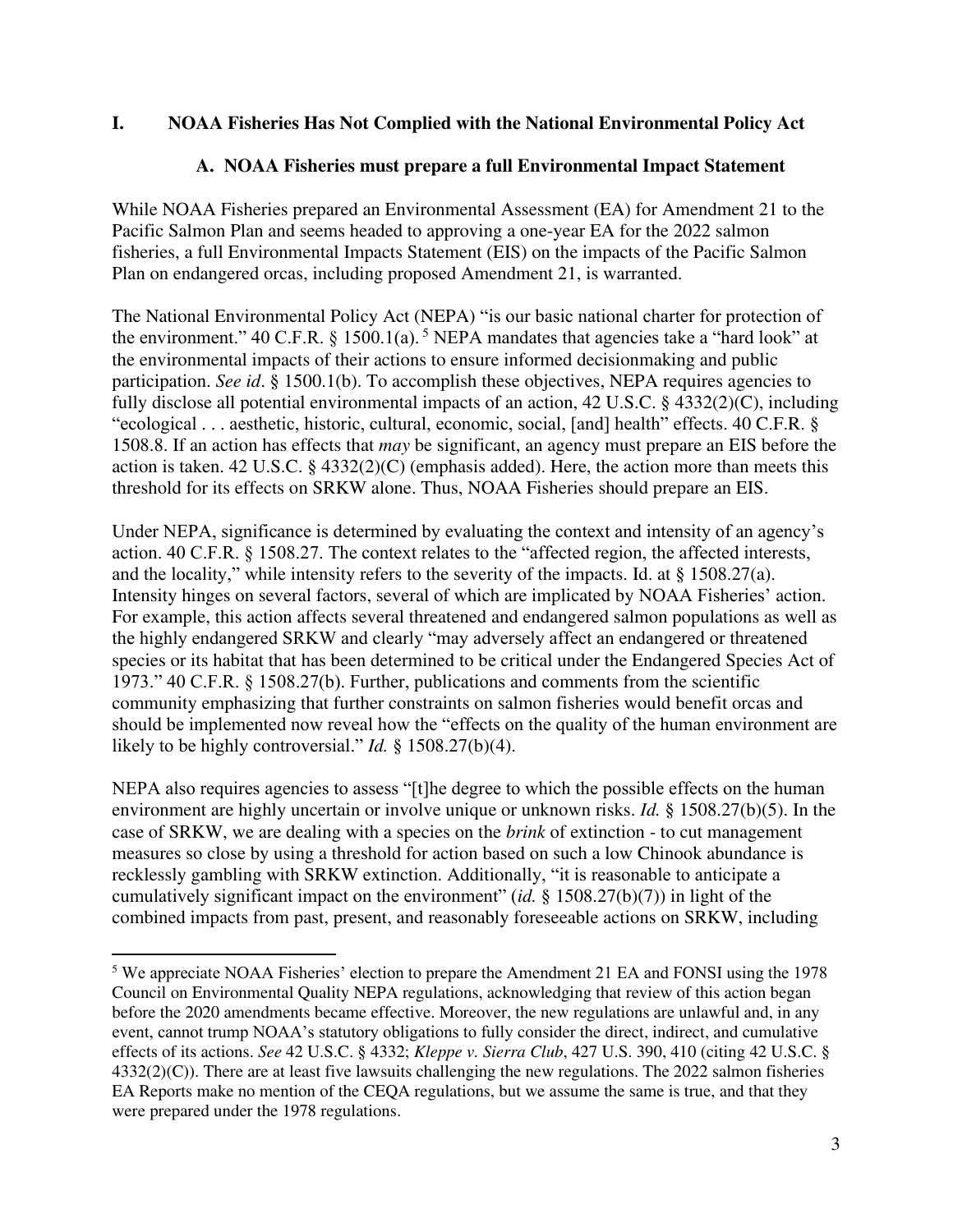but not limited to combined fisheries impacts. For example, leading orca scientists recently reiterated that SRKW are extremely vulnerable to "the cumulative effects of anthropogenic threats," noting that "Chinook salmon abundance and its interactions with vessel noise/presence and PCB concentrations strongly influenced modelled killer whale population dynamics, highlighting the importance of considering threats collectively."<sup>6</sup> When using recent low Chinook abundances, they projected a 26% probability of population extinction within 86 years.<sup>7</sup> "Effective conservation of species at risk now requires an understanding of the cumulative effects of multiple activities in the ecosystem."<sup>8</sup> NOAA Fisheries has not demonstrated this understanding in the Amendment 21 EA or this year's EA documents produced to date, and should prepare a full EIS.

### **B. The 2021 and 2022 EAs Are Flawed**

As noted, agencies can prepare an EA to determine whether an EIS is warranted. In this case, the EA prepared for Amendment 21, and heavily relied on in the 2022 ocean salmon fishery regulations EA documents, contain numerous flaws, including:

**Assumptions about conditions and abundances**. NOAA Fisheries' fails to justify its "assumption that the range of abundances experienced over the past 25 years is likely representative of the range of abundances we expect to see in future years,"<sup>9</sup> in light of worsening climate and oceans conditions. Many salmon populations from Alaska to California that SRKW rely on are themselves listed as threatened or endangered under the U.S. Endangered Species Act and facing unprecedented threats and low returns in 2021, including from extreme heat waves, ongoing drought, habitat degradation, ocean acidification, contaminants, fishing pressure, and delays in removing dams such as those on the Klamath River.<sup>10</sup>

NOAA Fisheries' assumption is arbitrary and capricious in its failure to factor in and respond to the reality that "[c]hanging climate conditions and an increasing human population are having significant ongoing impacts on the marine environment and are likely to continue to affect killer whales and their prey into the future."<sup>11</sup> This has become all too evident these last few years with massive salmon die-offs from unprecedented drought and high temperatures.<sup>12</sup>

**Flawed reliance on hatchery fish**. NOAA Fisheries continues to rely on hatchery fish to understate the impacts of fisheries and other threats to orcas. Yet it then also acknowledges on

<sup>6</sup> Murray, C.C., et al., *A cumulative effects model for population trajectories of resident killer whales in the Northeast Pacific*. Biological Conserv. 257 (2021).

<sup>7</sup> *Id.* 

<sup>8</sup> *Id.*

<sup>&</sup>lt;sup>9</sup> Amendment 21 EA at 19.

<sup>&</sup>lt;sup>10</sup> See, e.g. Meeks, A., CNN, Extreme heat could kill nearly all young salmon in the Sacramento River, officials say (July 14, 2021); Bacher, D., Sacramento News & Review, Hopes for imperiled fish rise as FERC approves transfer of Klamath River dam license (June 29, 2021).

 $11$  Murray et al. 2021.

<sup>12</sup> Duggan, T., *Fear of a massive salmon die-off this summer*, San Francisco Chronicle (May 13, 2021); Smith, A.V., *Ongoing fish kill on the Klamath River is an 'absolute worst-case scenario*,' High Country News (May 27, 2021).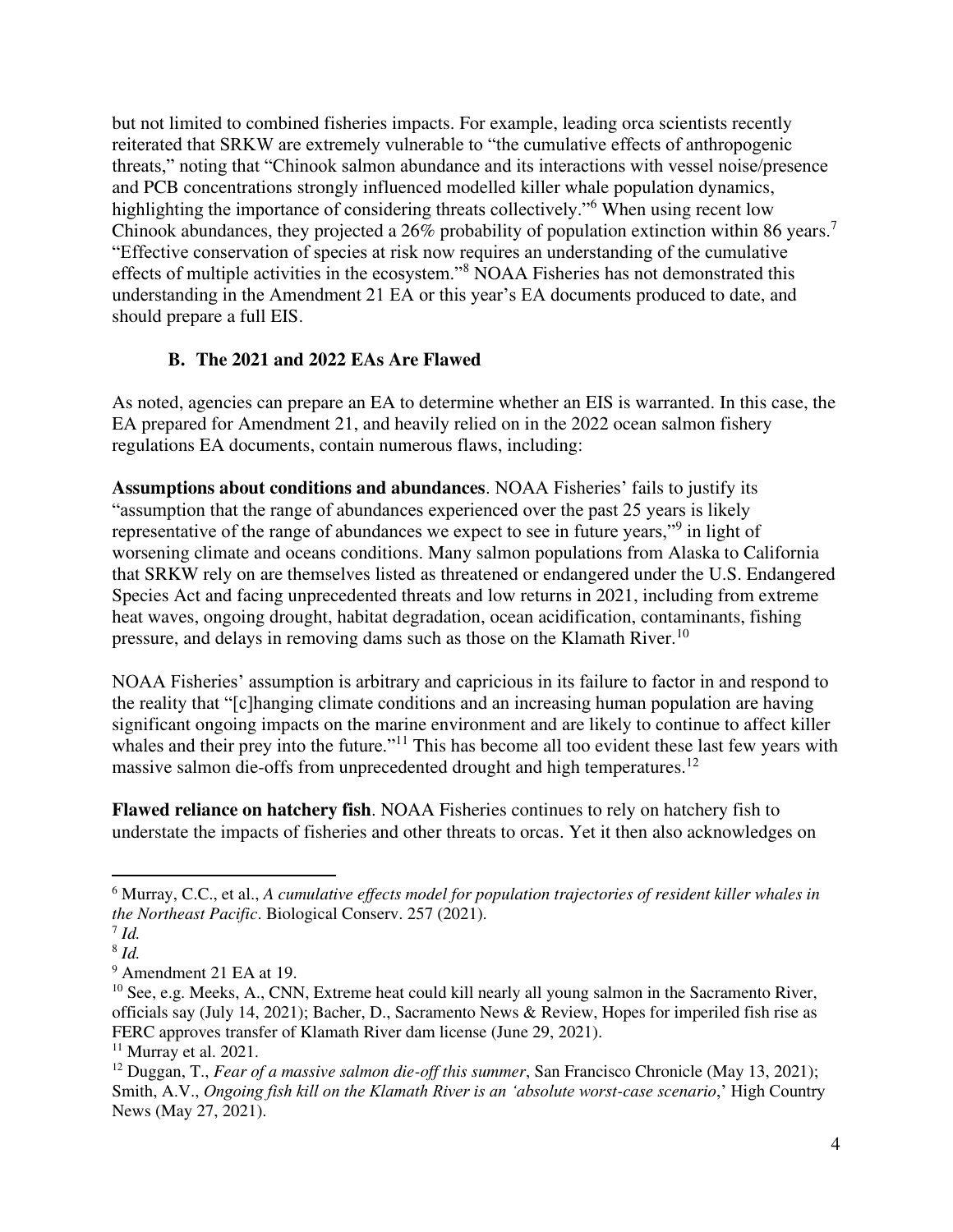occasion that hatchery fish pose a threat to wild salmon, not to mention their impacts to water quality and the environment, their inferior value to orcas, and the increasing climate threats hatcheries themselves are facing.<sup>13</sup> For example, in the Amendment 21 EA, NOAA Fisheries states "[n]egative effects from high proportions of hatchery fish have been described extensively by NOAA Fisheries before, but include a variety of genetic effects on natural population productivity and diversity when they interbreed with natural-origin fish, competition with natural populations for habitat and resources leading to density depressed populations, along with disease transmission and aggrandizement to list a few."<sup>14</sup>

On March 3, 2021, Hanson et al. published *Endangered predators and endangered prey: Seasonal diet of Southern Resident killer whales*, which highlights the year-round "central importance" of Chinook salmon to SRKW, emphasizes the link between low Chinook abundance and low fecundity and survival, highlights risks associated with increases in hatchery production, and concludes that among other research and management measures, "efforts to also increase availability of Chinook salmon in the non-summer may be particularly important to this killer whale population's recovery."<sup>15</sup>

Further, even if hatchery production were not problematic, NOAA Fisheries cannot rely on hatcheries, or the potential to improve hatchery practices, to benefit whales today or even in the near future. It will take time to develop and implement new practices and policies, and even if or when they are implemented, it takes years for hatchery releases to grow to the size that can be prey for orcas. It is also important that hatchery fish are not double-counted in an attempt to offset harvest impacts in more than one fishery.

**Failure to properly assess all threats to SRKW.** NOAA Fisheries' failure to take a protective approach on this issue contradicts its most recent *Species in the Spotlight: Priority Actions 2021- 2025, Southern Resident Killer Whale* confirming that SRKW remain a recovery priority #1C, or one "whose extinction is almost certain in the immediate future because of rapid population decline or habitat destruction, and because of conflicts with construction, development, or economic activity."<sup>16</sup> The document lists insufficient prey first in a list of the top three "interactive threats" to SRKW along with contaminants and vessel noise and disturbance and defines four priority actions for 2021-2025. One of the four priorities is "Target Conservation of Critical Prey;" "Targeting actions that will increase the abundance of all Chinook salmon will benefit the Southern Resident killer whales and is therefore, a high priority."<sup>17</sup> Similarly, in the most recent 5-year ESA review, they agency also emphasizes the need for "target conservation

<sup>13</sup> *See, e.g.,* Hatchery Scientific Review Group, *Annual Report to Congress on the Science of Hatcheries*  (2015); Flaccus, G., *Fish in Oregon hatcheries die, released early as fires rage,* Oregon Public Broadcasting (Sept. 17, 2020).

<sup>&</sup>lt;sup>14</sup> Amendment 21 EA at 59.

<sup>&</sup>lt;sup>15</sup> Hanson, M.B. et al. 2021, Endangered predators and endangered prey: Seasonal diet of Southern Resident killer whales. PLoS ONE 16(3): e0247031; *see also* Ward, Eric J., Elizabeth E. Holmes & Ken C. Balcomb, *Quantifying the effects of prey abundance on killer whale reproduction*, 46 J. Applied Ecology 632 (2009).

<sup>&</sup>lt;sup>16</sup> NOAA 2021, Species in the Spotlight: Priority Actions 2021-2025, Southern Resident Killer Whale. <sup>17</sup> NOAA 2021, Species in the Spotlight: Priority Actions 2021-2025, Southern Resident Killer Whale.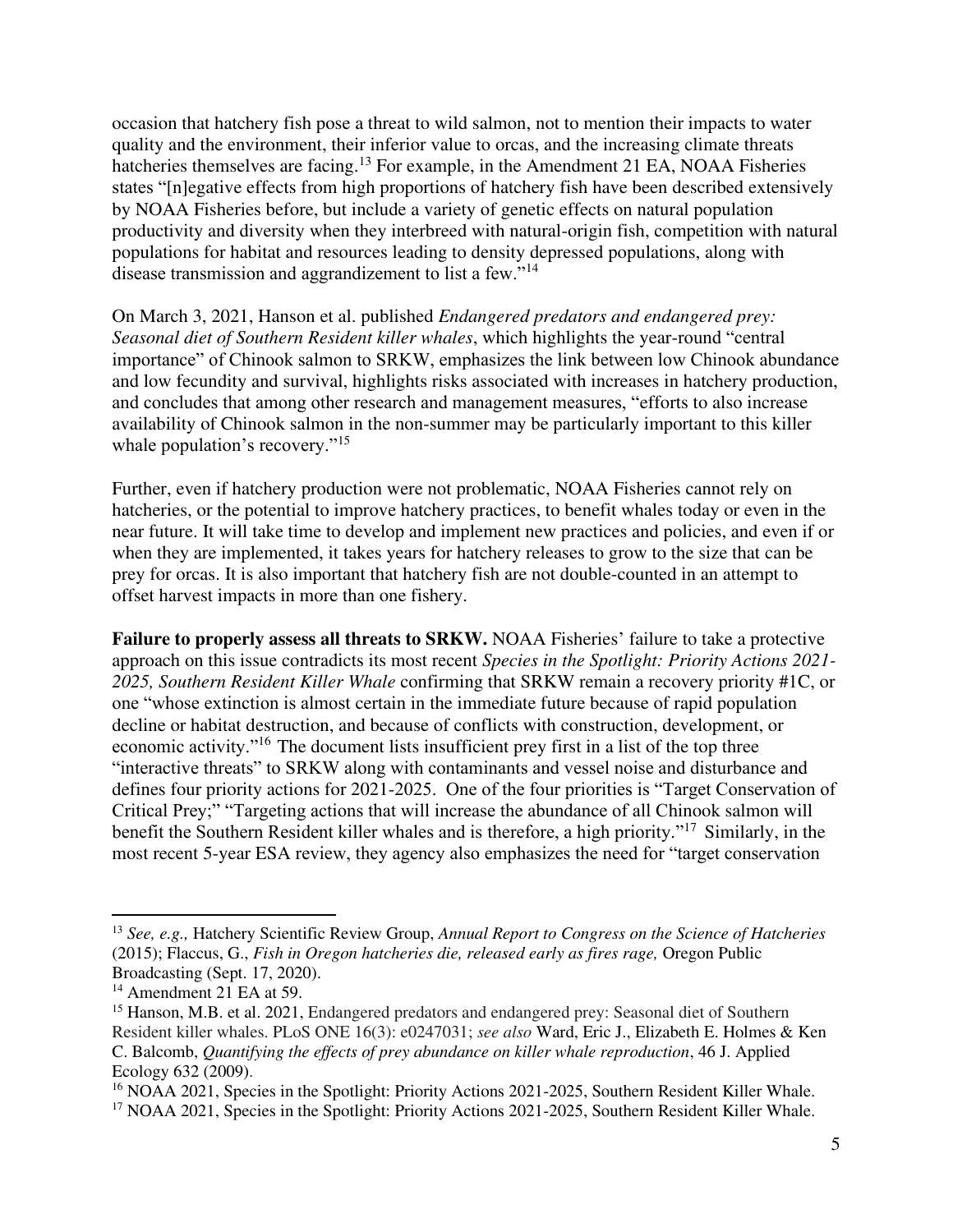#### of critical prey."<sup>18</sup>

Further, the Council and NOAA have not thoroughly assessed the direct, indirect and cumulative impacts of Pacific salmon and other fisheries on the endangered orcas in light of yet other synergistic threats facing SRKW. For example, NOAA Fisheries has failed to meaningfully consider cumulative threats and impacts to salmon and orcas from climate change (and ocean acidification<sup>19</sup>) and from other fisheries, including salmon fisheries that target Chinook these orcas could otherwise intercept (including notably fisheries in Southeast Alaska), and fisheries that result in incidental harvest and bycatch of Chinook. While the Council and NOAA Fisheries have not analyzed the impacts of the fisheries together in this year's EA documents, the Amendment 21 decision documents *use* other fisheries to conclude that additional measures it takes might not help that much, the benefits to orcas could be offset because, the document contends, the "fishery impacts on salmon could increase in northern fisheries in Canada and Alaska if the West Coast ocean salmon fisheries" catch levels are reduced.<sup>20</sup> It really is one system that should be looked at comprehensively by the fishery management councils and NOAA Fisheries at a more granular level than the treaty process. NOAA Fisheries cannot on the one hand say it will not look at other fisheries in determining impacts on orcas but then on the other contend it will not take more protective action because other fisheries will negate the benefits by upping their fishing effort. Plus, this conclusory statement ignores the fact that Canada is actually voluntarily reducing harvest opportunities to benefit orcas.

NOAA Fisheries has also failed to meaningfully consider cumulative and synergistic threats and impacts from other authorized and unauthorized take, including from vessel noise and disturbance and potentially catastrophic impacts from low probability/high consequence threats to orcas like from oil spills. A review of publicly available data reveals the magnitude of the cumulative stressors SRKW endure. NOAA Fisheries has authorized tens of thousands of takes of these endangered whales for military exercises, geophysical and other scientific research, dam and water project operations, fisheries, infrastructure development and maintenance, stormwater discharge and other pollution-related programs. For many of these activities, NOAA states that it cannot determine with any confidence how many individual whales will be taken, so it relies on surrogates as a proxy for take exceedance. Examples of these surrogates include fish harvested and exceedance of contaminant levels. While use of a proxy can be helpful in effecting on-theground management, it fails to illuminate the sheer scale of stressors faced by these orcas.

The allowed take we documented for SRKW represents a small fraction of the actual take that occurs. First, we were unable to obtain all the Biological Opinions and Federal Register Notices providing for such take. Second, many takes of SRKW (e.g., from recreational vessels) do not require permits from the federal government—yet they add to the cumulative body of stressors

<sup>&</sup>lt;sup>18</sup> NOAA 2021, Southern Resident Killer Whales (Orcinus orca), 5-Year Review: Summary and Evaluation.

<sup>&</sup>lt;sup>19</sup> Crozier LG, McClure MM, Beechie T, Bograd SJ, Boughton DA, Carr M, et al. Climate vulnerability assessment for Pacific salmon and steelhead in the California Current Large Marine Ecosystem. Plos One. 2019; 14(7) e0217711; Crozier et al. 2021, Climate change threatens Chinook salmon throughout their life cycle, Communications Biology 4:222 (2021).

 $20$  Amendment 21 EA at 59.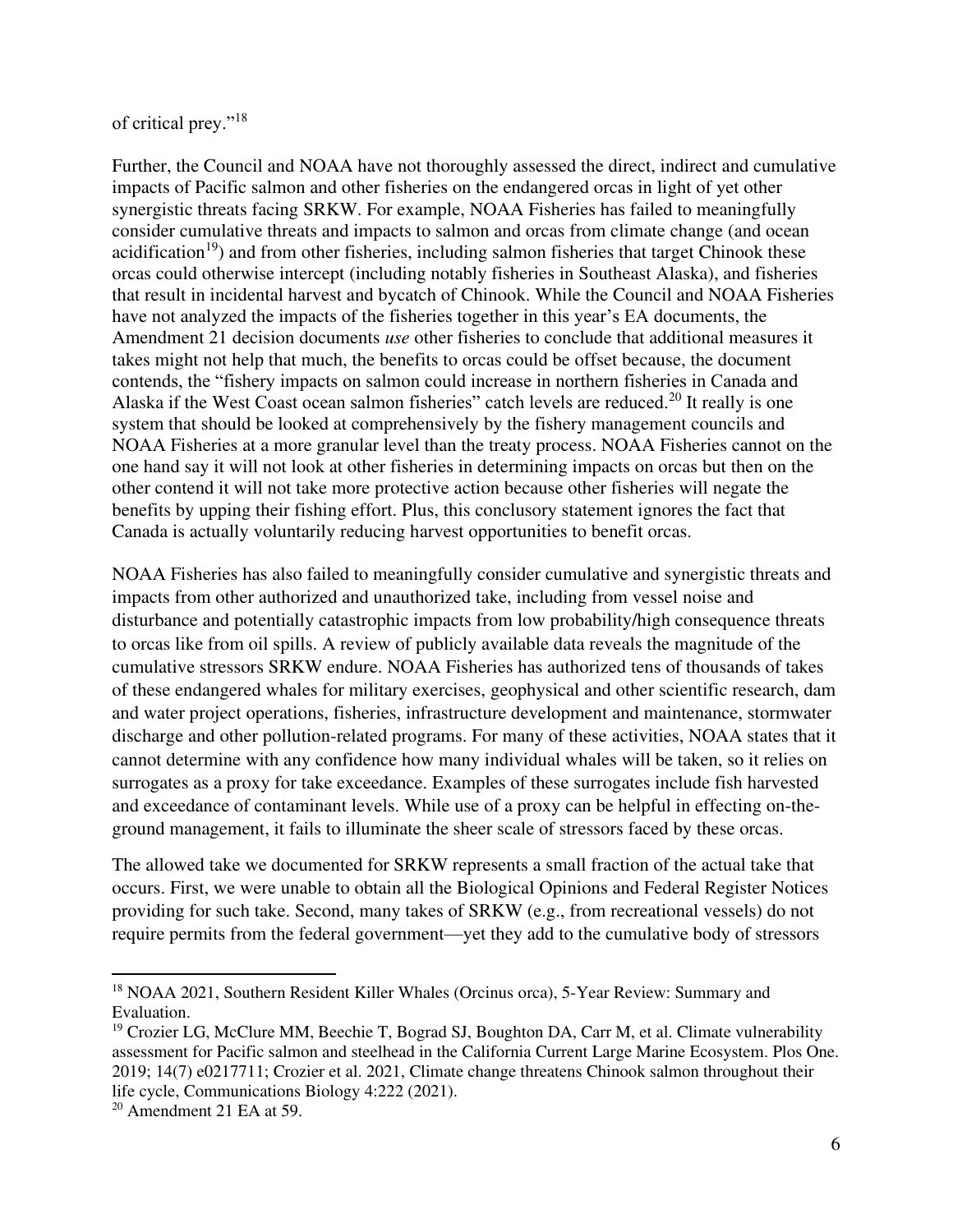faced by this critically endangered whale population. While any one stress, on its own, may or may not affect the fitness of an individual whale, repeated stressors from a variety of sources over time are likely to lead to individual- and population-level effects. NOAA Fisheries must better assess the "death by a thousand cuts" scenario when it authorizes take of SRKW under either the Marine Mammal Protection Act (MMPA) or Endangered Species Act (ESA).

Although last year came with the welcome news of three pregnancies,  $^{21}$  two tragically have already been lost, $^{22}$  and researchers already feared this would not be nearly enough to sustain this waning population of only 74 whales, including this new calf.<sup>23</sup> These whales need more food and quieter waters to forage, breed, and communicate effectively. Wasser et al. 2017 found a relationship between prey availability and inter-annual variation in calf survival.<sup>24</sup> Other scientists, for example Lacy et al  $2017$ ,<sup>25</sup> suggested that in order for the population to reach the recovery target of a 2.3% growth rate, acoustic disturbance to these orcas must be cut by 50% and the Chinook abundance would need to be increased by 15%. The demographic patterns this model is based on have already changed, with higher mortality rates and lower birth rates, indicating their proposed targets for the improvements in noise reduction and prey abundance to grow the population are likely to be underestimates.

Every bit counts, including the Pacific salmon fisheries harvest – not only for increasing abundance of salmon, but also for increasing availability to the orcas. Salmon in the right places at the right time are essential to ensure the orcas can meet their nutritional needs year-round. Rather than simply looking at historical salmon abundance and deciding what fraction of years they are willing to implement conservation measures, NOAA Fisheries should be looking at the levels of salmon abundance needed to support a calf survival rate that would lead to 2.3% population growth (3-4 viable calves every year for a population in the 70's).

New science confirms what decades of science has been indicating—noise and disturbance from vessels reduce the ability of the endangered orcas to capture prey.<sup>26</sup> Holt et al. 2021 found that orcas spend less time foraging in the presence of all types of vessels and conclude that reducing ship speeds could increase the probability of uninterrupted foraging and increase the proportion

<sup>&</sup>lt;sup>21</sup> The Center for Whale Research July 2021 census reported 74 whales but L47 was presumed dead on September 20, 2021 (screenshot provided); Southern resident grandmother orca 'missing and likely dead,' KNKX Public Radio (Sept. 2021).

 $^{22}$  Mapes, L., New calf joins endangered southern resident orcas; 2 other pregnancies lost, Seattle Times (Mar. 2, 2022).

<sup>23</sup> *See, e.g.,* Denardo, C., Is It Too Late for the Southern Resident Orcas, Outside (2021), available at <https://www.outsideonline.com/outdoor-adventure/environment/end-watch-southern-resident-orcas/>(text of article attached).

<sup>24</sup> Wasser, Samuel K. *et al.*, *Population growth is limited by nutritional impacts on pregnancy success in endangered Southern Resident killer whales* (Orcinus orca), 12 PLoS ONE e0179824 (2017).

<sup>25</sup> Lacy, Robert C. *et al.*, *Evaluating anthropogenic threats to endangered killer whales to inform effective recovery plans*, 7 Scientific Reports 14119 (2017).

<sup>26</sup> Holt, Marla M., Jennifer B. Tennessen, M. Bradley Hanson, Candice E. Emmons, Deborah A. Giles, Jeffrey T. Hogan, and Michael J. Ford, Vessels and their sounds reduce prey capture effort by endangered killer whales (*Orcinus orca*), Marine Environmental Research 170 (2021).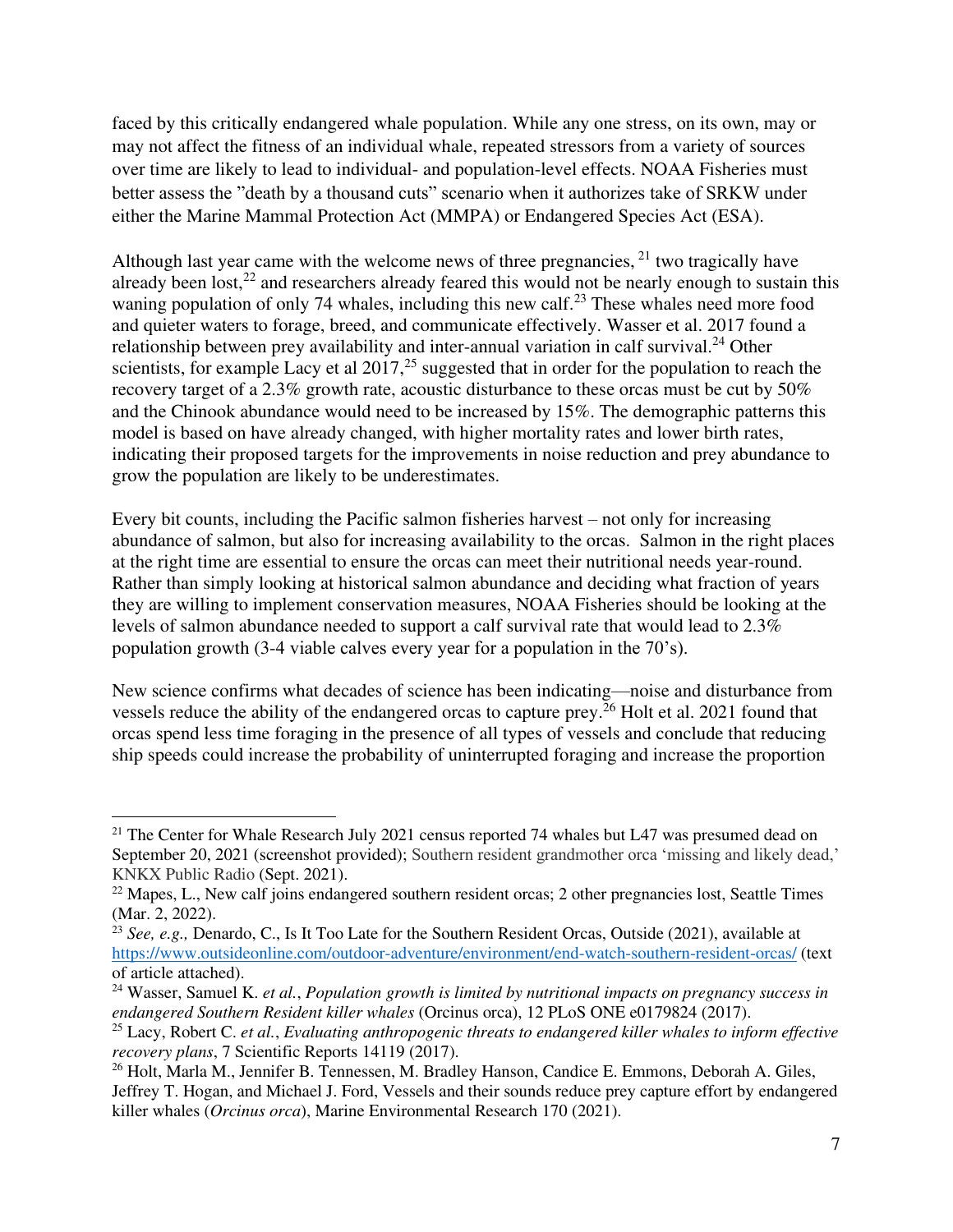of accessible salmon.<sup>27</sup> Another 2021 publication found that whales spent less time capturing prey when vessels were in close proximity  $( $400$  yards).<sup>28</sup> This effect was particularly$ pronounced in females, which has implications for successful reproduction.<sup>29</sup> And yet another recent study found that vessels influenced the orcas' surface behaviors with implications for communication, group cohesion, and reproductive success.<sup>30</sup> The authors stress the importance of vessel regulation and management in conservation of SRKW.<sup>31</sup> NOAA continues to sit on best available science instead of adequately incorporating these cumulative effects and impacts on the SRKW or sufficiently taking direct disturbance into account when establishing its management measures.<sup>32</sup> We have enough science to know that if we delay in taking the necessary conservation actions, we will not recover this dwindling population. We will lose it forever.

These threats (climate change, ocean acidification, contaminants, exposure to emerging disease, vessel noise and disturbance) are likely to get worse, and NOAA Fisheries should have taken them all into consideration in establishing a more protective salmon threshold for orcas.

**Limited and flawed alternatives analyzed and adopted.** For this year's ocean salmon fisheries Alternative 3 appears to be marginally more favorable for SRKWs, but not in a material way, because none of the alternatives are sufficient. On a broader scale, NOAA Fisheries failed to consider several alternatives to Amendment 21, which were recommended by commenters, that are more protective abundance thresholds that are based on data from years when SRKW did not exhibit nutritional stress. The threshold used should approximate a salmon abundance that supports the higher bounds of fecundity, survival, and improved body condition that can lead to the recovery of the population. It should also take into account that Southern Resident killer whales are highly selective foragers that prefer 4- and 5-year old Chinook salmon,<sup>33</sup> and consequently the models used to estimate total abundance may not reflect availability of adequate prey for Southern Residents. Commenters also recommended consideration of an alternative that included a North of Falcon abundance threshold below which no non-treaty fishing would be authorized.

 $^{27}Id$ .

<sup>&</sup>lt;sup>28</sup> Holt, M. M., J.B. Tennessen, E.J. Ward, M.B. Hanson, C.E. Emmons, D.A. Giles, and J.T. Hogan, Effects of Vessel Distance and Sex on the Behavior of Endangered Killer Whales. Front. Mar. Sci. 7:582182 (2021).

<sup>29</sup> *Id.*

<sup>&</sup>lt;sup>30</sup> Bubac, C.M., A.C. Johnson, and R. Otis, Surface behaviors correlate with prey abundance and vessels in endangered killer whale (*Orcinus orca*) population. 42 Mar Ecol. (2021); see also Lo, Catherine, F., K.A. Nielsen, E. Ashe, D.A. Bain, A. Mendez-Bye, S.A. Reiss, L.T. Bogard, M.S. Collins, and R. Williams, Measuring speed of vessels operating around endangered southern resident killer whales (*Orcinus orca*) in Salish Sea critical habitat, Mar. Poll. Bull. (2022).  $31$  *Id.* 

<sup>&</sup>lt;sup>32</sup> Protecting depleted salmon runs that the whales no longer feed on while allowing sport fishers on waters where they may be foraging could have the unintended consequence of maximizing overlap in time and space between sport fishing boats and the orcas.

<sup>&</sup>lt;sup>33</sup> Ford, J.K.B, Wright, B.M., Ellis, G.M., and Candy, J.R. 2010. Chinook salmon predation by resident killer whales: seasonal and regional selectivity, stock identity of prey, and consumption rates. DFO Can. Sci. Advis. Sec. Res. Doc. 2009/101. iv+ 43 p.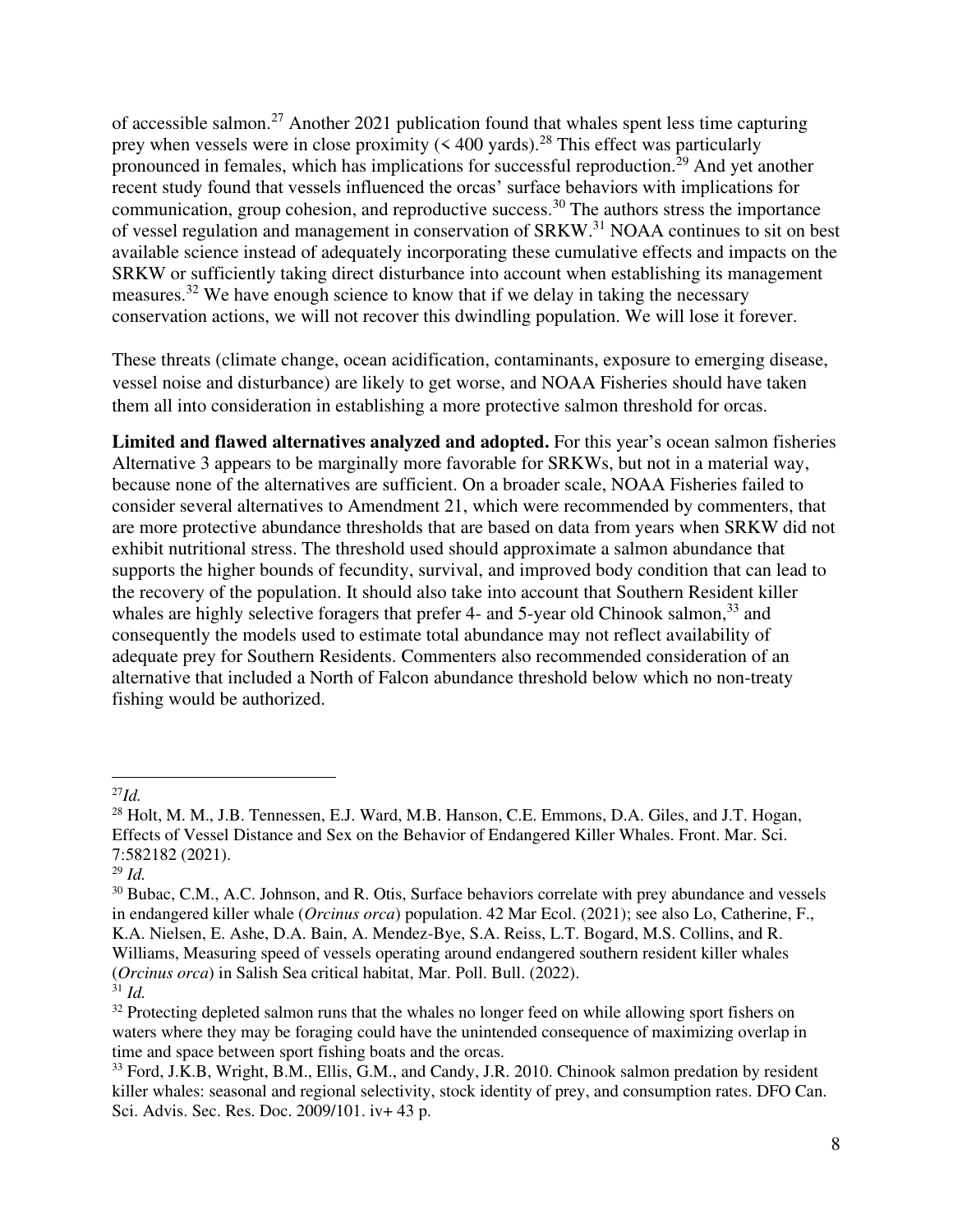NOAA Fisheries considered and ultimately rejected just one additional alternative, other than "no action," which was "based on the maximum TS1 starting abundance observed during the mid to late 90s (1995 – 2000) which is approximately 1,144,000 adult Chinook salmon.<sup>34</sup>

NOAA Fisheries ultimately chose a management threshold based on the mean of the *lowest seven years of Chinook abundance*, approximately 966,000 adult Chinook, which reflect "two relatively good status years (1994 and 2007)" and the other five with "fair or poor SRKW status."<sup>35</sup> Even if the estimate were correct, it is not protective enough, for the reasons noted above. Further, it is concerning to see the overestimates in many of the pre-season salmon forecasts when compared with actual abundance levels, an issue raised by staff at the March PFMC meeting. NOAA Fisheries must explain how this relates to (and how it should affect) the orca-related salmon abundance threshold. At the very least, the inaccuracy (and often overestimate) of preseason abundance forecasts should result in a generous buffer built into any salmon threshold for the benefit of orcas and a conservative approach in estimating pre-season abundance.<sup>36</sup>

Otherwise, any additional salmon that might arguably be available from various salmon recovery efforts, including hatchery expansion and habitat restoration, is allocated to people, not endangered orcas. We support more fish for people, but these orcas need more fish first. NOAA Fisheries should also consider that while the pace of restoration work may pick up in coming years, the pace of habitat degradation due to day-to-day human activities, such as logging, construction, and other development is likely to continue to exceed restoration gains for many years.

Staff also referenced new Shelton data at the March PFMC meeting that if used or incorporated seem to significantly lower the historical salmon abundance estimates.<sup>37</sup> Yet it appears staff is initially proposing that the solution may be to simply lower the orca-related salmon threshold by the same factor without analyzing the relationship between these lower levels of prey and SRKW population dynamics and viability metrics. Also, it appears that the latest Shelton data show fewer Chinook North of Falcon, or a smaller piece of the pie in that area, and NOAA Fisheries has not explained what that change in distribution means for Southern Residents.

While we appreciate all the hard work the Southern Resident killer whale workgroup completed and its acknowledgment of the relationship between salmon stocks and orca demographics, we are concerned that the lack of a perfect predictive model is keeping the Council and NOAA Fisheries from doing what is required to maintain and recover the SRKWs, which are hovering on the brink of extinction. It is in everyone's interest to protect and recover the salmon on which orcas depend, but we will not have a chance to save SRKW if we do not make their survival a top priority.

<sup>34</sup> Amendment 21 EA at 18.

 $35$  Amendment 21 EA at 12.

<sup>&</sup>lt;sup>36</sup> In other contexts and for good reason, NOAA Fisheries uses minimum, not best, population estimates when deciding how much by-catch is unlikely to affect a population.

<sup>37</sup> *See also* 2022 Preseason Report II at 26 "Questions about accuracy of pre-season abundance thresholds as well as new models that "may warrant an update to the numerical value of the abundance threshold."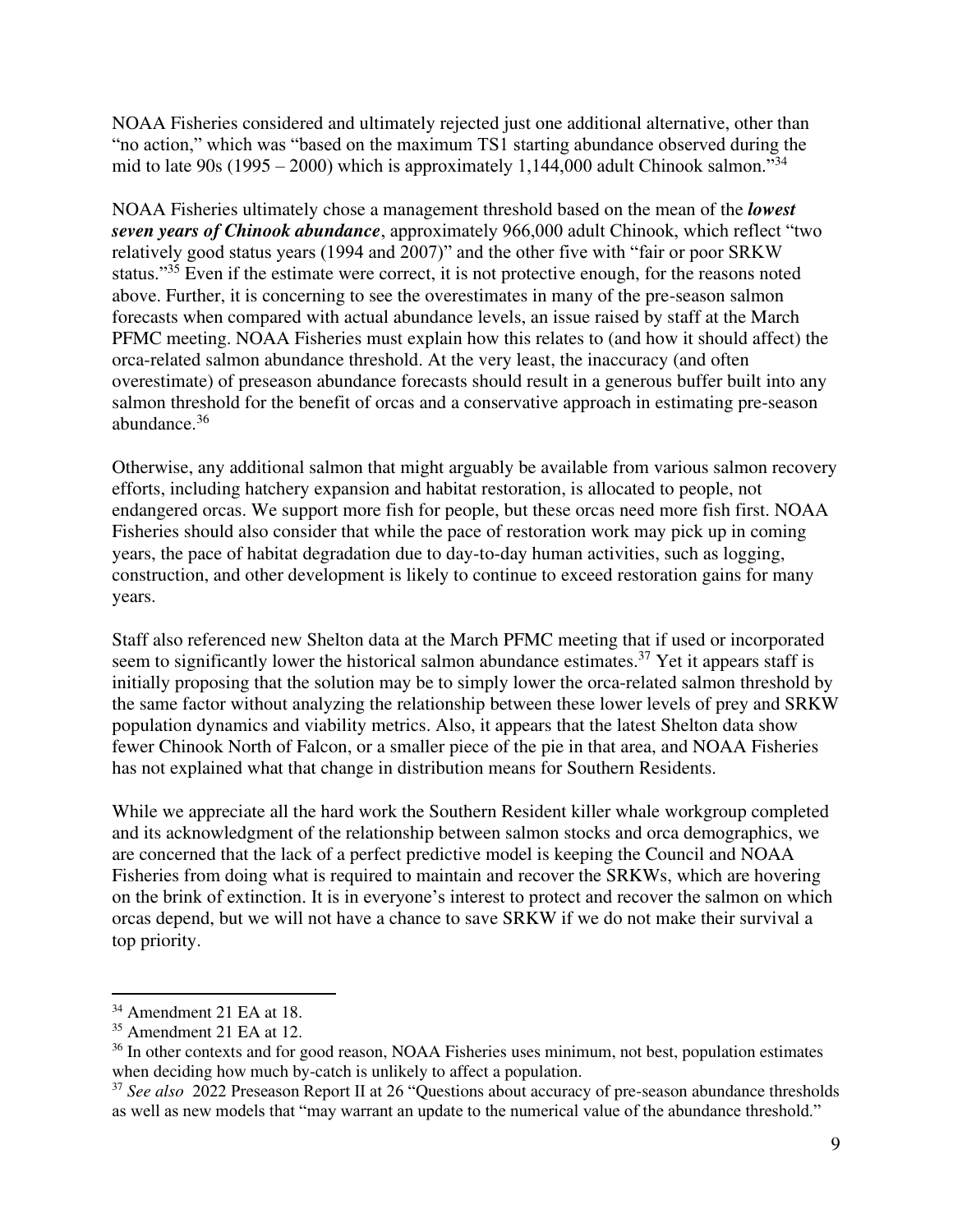NOAA Fisheries failed to meaningfully assess an alternative of closure of the non-tribal Pacific salmon fisheries and/or closure of the Pacific salmon fisheries if the pre-season Chinook abundance estimate is predicted to reach the selected threshold, at a minimum to provide a baseline against which the effects of other alternatives could be compared. <sup>38</sup> Canada continues to implement strong and area-specific measures to protect orcas, including time and area-based sanctuary zones and Chinook retention fishery closures.<sup>39</sup> On June 8, 2021, it also launched a Pacific Salmon Strategy Initiative, which recognizes the importance of addressing bycatch and incidental harvest and emphasizes that fishery closures are necessary when stocks of conservation concern cannot easily be avoided.<sup>40</sup> NOAA Fisheries should follow Canada's lead on these fisheries rather than potentially undercut or negate Canada's efforts by adopting less ambitious and robust measures for these cross-jurisdictional populations.

NOAA Fisheries also failed to analyze an alternative under which non-treaty PFMC ocean salmon fisheries in the EEZ north of Cape Meares (or from central California to the Canadian border) move to terminal areas at and near the mouths of rivers. This would make the prey density produced by the entire run what the orcas experience, rather than reducing it to the quota. This could result in a significant increase in prey density for the whales. Fish traps in rivers serve both to move catch riverward of where whales feed and also allow selective removal of hatchery fish.

NOAA Fisheries also failed to adopt all feasible pre-defined management actions that would be triggered when the threshold is met, including prohibiting non-treaty ocean salmon fishing in the now-finalized Southern Resident critical habitat areas North of Cape Meares (Areas 1 & 2), limiting harvest in that region outside of coastal critical habitat, $41$  and delaying the opening of non-treaty commercial and recreational ocean fisheries South of Cape Meares until June (when Southern Residents are less likely to be foraging in that area). $42$ 

Additional measures the agency appears to have rejected include:

a requirement for vessel monitoring systems on commercial ocean salmon fishing vessels and collection of refined spatial data on ocean salmon recreational fisheries to better understand the overlap of ocean salmon fisheries and Southern Resident foraging areas

<sup>&</sup>lt;sup>38</sup> In general, NOAA Fisheries failed to adequately respond to public comments during the Amendment 21 process, which as NOAA notes began on July 14, 2020 and included ten Council meetings and 15 meetings of the SRKW Workgroup. *See* Amendment 21 EA at 9; Amendment 21 FONSI at 3.

<sup>&</sup>lt;sup>39</sup> Fisheries and Oceans Canada, 2021 management measures to protect Southern Resident killer whales; Mapes, L., *Canada announces big cuts to commercial fishing to protect wild salmon that Washington's orcas eat*, The Seattle Times (June 29, 2021).

<sup>40</sup> See, e.g., Fisheries and Oceans Canada, Pacific Salmon Strategy Initiative, Backgrounder (June 2021). <sup>41</sup> On July 30, 2021, NOAA Fisheries issued a final rule expanding SRKW critical habitat into coastal waters along Washington, Oregon, and California, which is important given their coastwide occurrence and the additional layer of protection critical habitat provides listed species. NOAA Fisheries, Final Rule, *Revision of Critical Habitat for the Southern Resident Killer Whale Distinct Population Segment*, 86 Fed. Reg. 41668 (Aug. 2, 2021); s*ee also* Emmons, C.K. et al. 2021, *Passive acoustic monitoring reveals spatiotemporal segregation of two fish-eating killer whale Orcinus orca populations in proposed critical habitat*. Endang. Species Res. 44:253-261.

<sup>42</sup> *See* Gayeski, N., Comments to the PFMC re: Proposed Alternatives (Apr. 5, 2022).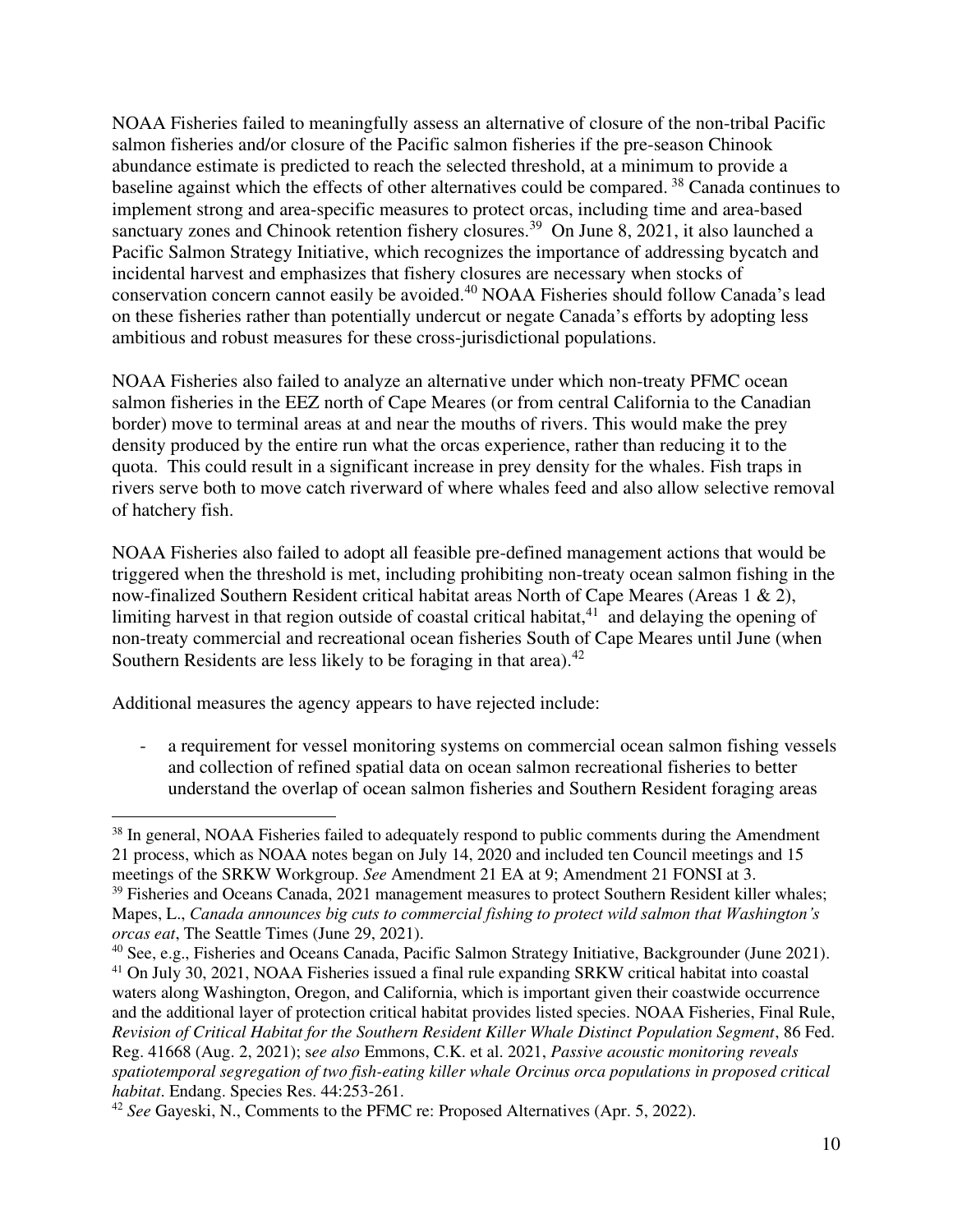and implement time and area closures in Southern Resident foraging hotspots and critical habitat.

- improved monitoring and management of salmon stocks for the benefit of SRKW that can inform fisheries management and also determine whether triggers for reinitiating consultation have been met. For example, NOAA Fisheries should require:
	- An age-structured stock assessment using cohort reconstruction data;
	- Stock-specific harvest information;
	- Disclosure incidental salmon mortality in other fisheries;
	- Analysis of fishery operation transformations that could recover salmon stocks and benefit Southern Residents;
	- Development and implementation of a genetic stock identification sampling program for ocean salmon fisheries to improve the scientific basis for Pacific salmon management and to advance Southern Resident conservation;
	- Documentation of the data NOAA Fisheries uses for the rate of incidental salmon mortality in this and other fisheries that is used in abundance models, including the geographic range of salmon catch assessed;
	- Methods to monitor priority stocks for orcas regardless of whether these are fisheries' target stocks;
	- Regular review and incorporation emerging scientific literature; and
	- Regular assessment of the adequacy of selected management measures based on the results of the above.

# **II. NOAA Fisheries Has Not Fully Complied with the Endangered Species Act (ESA)**

Considered "the most comprehensive legislation for the preservation of endangered species ever enacted by any nation," the Endangered Species Act (ESA), 16 U.S.C. §§ 1531-1544 embodies Congress's "plain intent . . . to halt and reverse the trend toward species extinction, whatever the cost." *Tenn. Valley Auth. v. Hill*, 437 U.S. 153, 180, 184 (1978). The ESA reflects "a conscious decision by Congress to give endangered species priority over the 'primary missions' of federal agencies." *Id*. at 185.

For the reasons discussed above and others, NOAA Fisheries' biological opinion issued for Amendment 21 under the ESA, upon which it will presumably rely on for the 2022 salmon fisheries, is arbitrary, capricious, and contrary to law. It does not ensure that the agency's actions (when considered with the aggregate effects of the factors considered in the environmental baseline, cumulative effects, and the dire status of the species) are not likely to jeopardize the continued existence of the species or result in the destruction or adverse modification of its critical habitat. 16 U.S.C. § 1536(a)(2); 50 C.F.R. §§ 402.02, 402.14(g). Thus, the agency cannot rely on this biological opinion to meet its legal obligations under the ESA for Amendment 21 or the annual fisheries regulations. Consistent with its statutory and regulatory mandates, NOAA Fisheries must revisit its analyses using the best available science and prioritize SRKW above other considerations until the population is on a recovery trajectory and meeting its population growth target of at least 2.3% per year.

In conclusion, we appreciate your consideration of these comments and look forward to meaningful and bold action to bring these orcas back from the brink of extinction.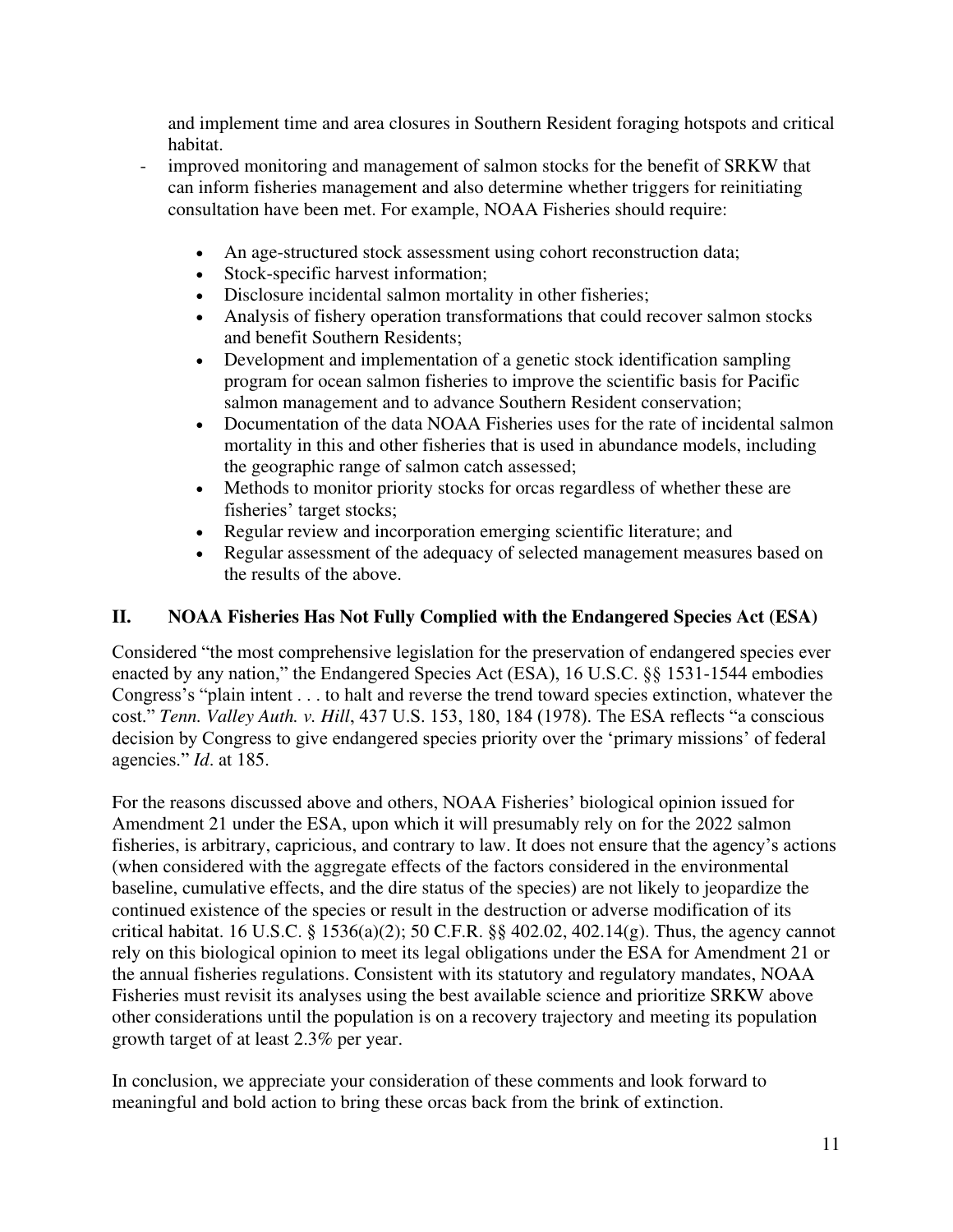Sincerely,

m

Julie Teel Simmonds, Senior Attorney Center for Biological Diversity

Dr. David Bain, Chief Scientist Orca Conservancy

Shari Tarantino, Executive Director Orca Conservancy

Dr. Deborah A. Giles, Science & Research Director Wild Orca

Verner Wilson III, Senior Oceans Campaigner Friends of the Earth U.S.

Colleen Weiler, Jessica Rekos Fellow for Orca Conservation Whale and Dolphin Conservation

Kurt Beardslee, Executive Director Wild Fish Conservancy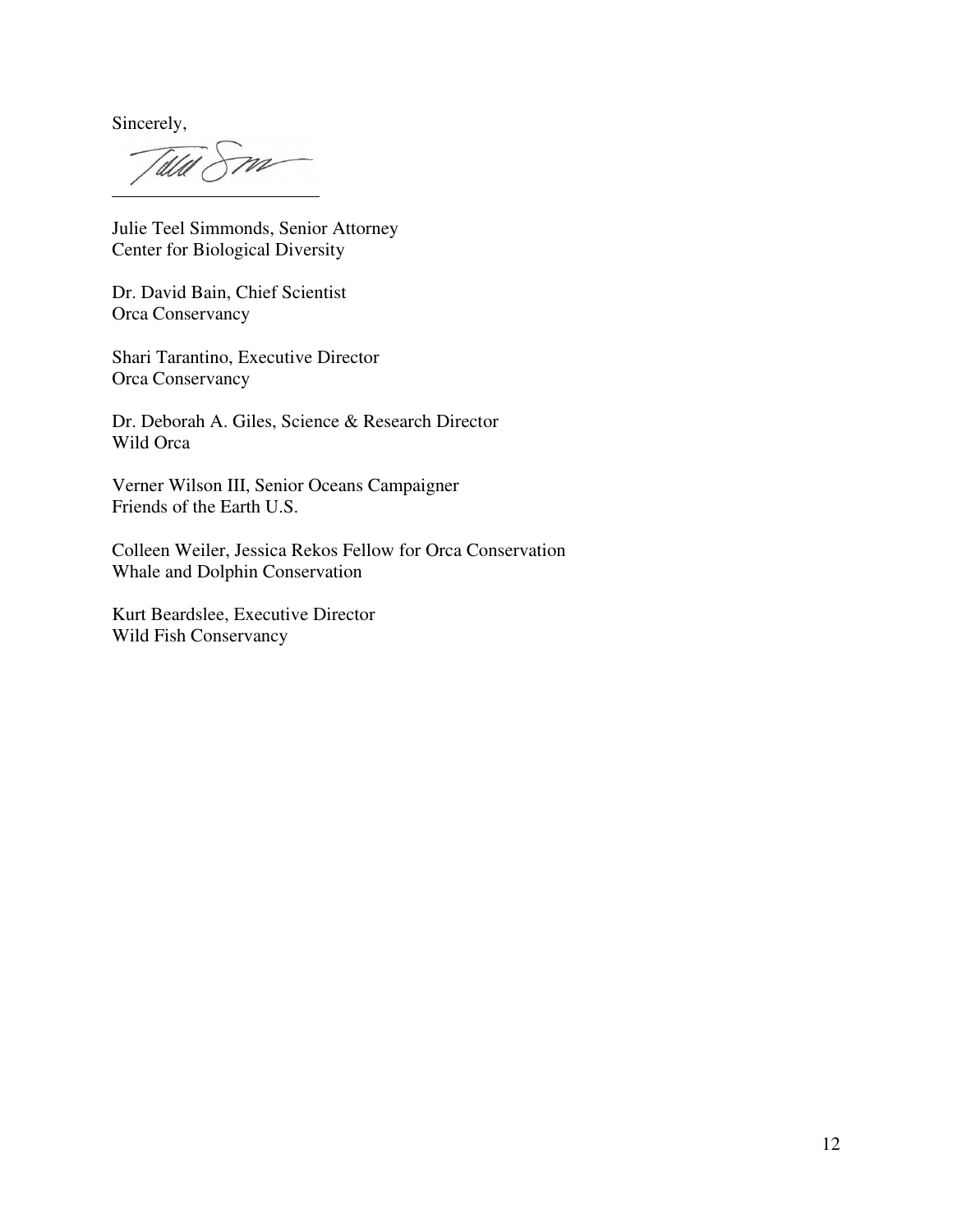## *Literature Cited*

Bacher, D., Hopes for imperiled fish rise as FERC approves transfer of Klamath River dam license, Sacramento News & Review (June 29, 2021).

Bubac, C.M., A.C. Johnson, and R. Otis, Surface behaviors correlate with prey abundance and vessels in endangered killer whale (*Orcinus orca*) population. 42 Mar Ecol. (2021).

Crozier LG, McClure MM, Beechie T, Bograd SJ, Boughton DA, Carr M, et al. Climate vulnerability assessment for Pacific salmon and steelhead in the California Current Large Marine Ecosystem. Plos One. 2019; 14(7) e0217711 (2019).

Crozier et al. 2021, Climate change threatens Chinook salmon throughout their life cycle, Communications Biology 4:222 (2021).

Denardo, C., Is It Too Late for the Southern Resident Orcas, Outside (2021).

Duggan, T., *Fears of a massive salmon die-off this summer in Sacramento River water conflict*, San Francisco Chronicle (May 13, 2021).

Emmons C.K. et al. 2021, *Passive acoustic monitoring reveals spatiotemporal segregation of two fish-eating killer whale Orcinus orca populations in proposed critical habitat*. Endang Species Res 44:253-261.

Fisheries and Oceans Canada, 2021 management measures to protect Southern Resident killer whales.

Fisheries and Oceans Canada, Pacific Salmon Strategy Initiative, Backgrounder (June 2021).

Flaccus, G., Oregon Public Broadcasting, *Fish in Oregon hatcheries die, released early as fires rage* (Sept. 17, 2020).

Ford, J.K.B, Wright, B.M., Ellis, G.M., and Candy, J.R. 2010. Chinook salmon predation by resident killer whales: seasonal and regional selectivity, stock identity of prey, and consumption rates. DFO Can. Sci. Advis. Sec. Res. Doc. 2009/101. iv+ 43 p.

Hanson, M.B. et al. 2021, Endangered predators and endangered prey: Seasonal diet of Southern Resident killer whales. PLoS ONE 16(3): e0247031.

Hatchery Scientific Review Group, *Annual Report to Congress on the Science of Hatcheries*  (2015).

Holt, M. M., J.B. Tennessen, E.J. Ward, M.B. Hanson, C.E. Emmons, D.A. Giles, and J.T. Hogan, Effects of Vessel Distance and Sex on the Behavior of Endangered Killer Whales. Front. Mar. Sci. 7:582182 (2021).